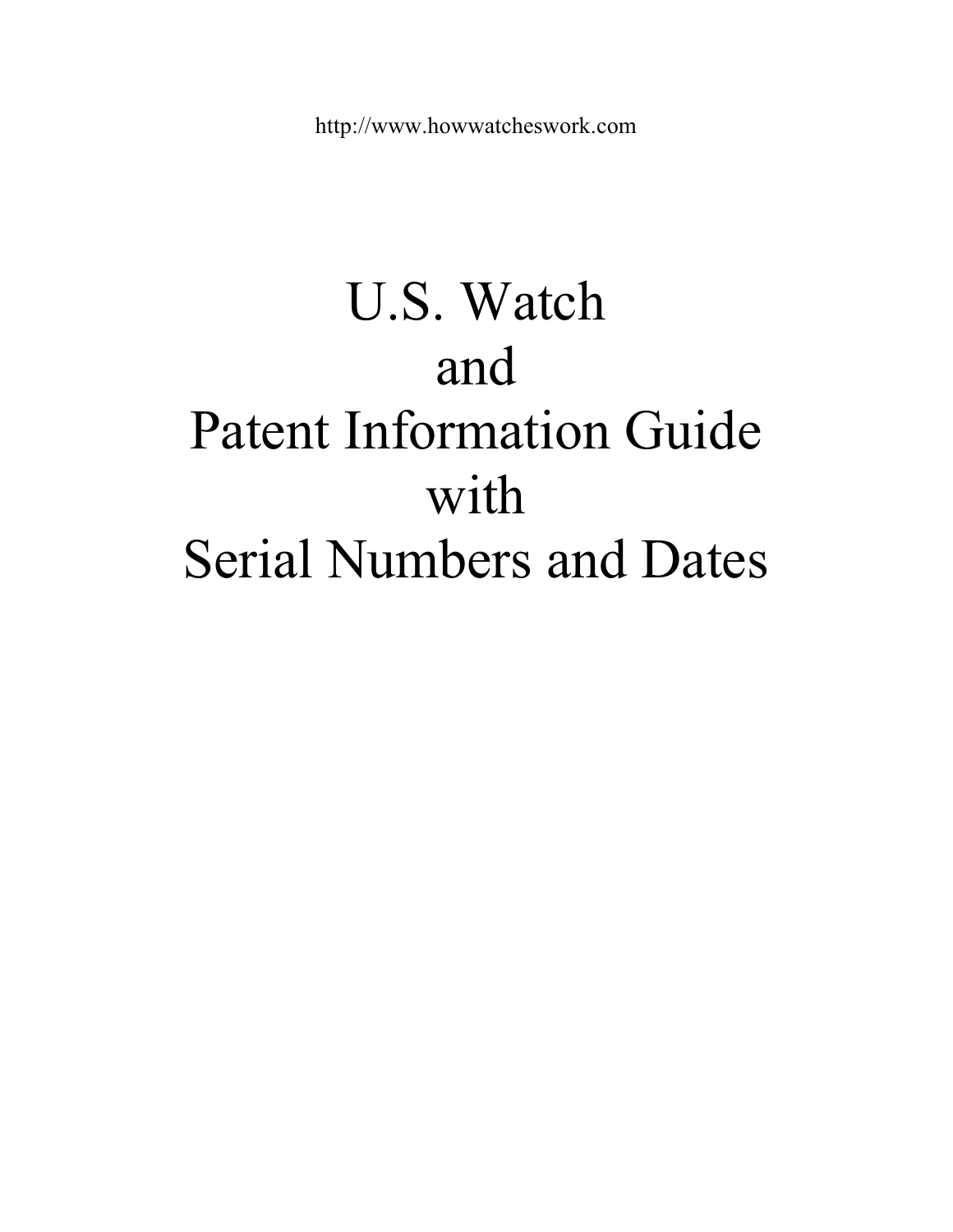# **Dates Of Manufacture According To Serial Number And Other Information On The Most Popular American Made Watches**

#### **Waltham**

The Howard, Davis and Dennison Watch Co., also known as AMERICAN HOROLOGE CO., formed in Roxbury, Mass. In 1850, failed in 1857, and was bought by the Tracy, Baker & Co. Which through the following stages became the Waltham Watch Co.

1857—Tracy, Baker & Co. Later that year changing to Appleton, Tracy and Co.

1858—Waltham Improvement Co.

1859—American Watch Co.

1885—American Waltham Watch Co.

1906—Waltham Watch Co.

1923—Waltham Watch and Clock Co.

1925—Waltham Watch Co.

In 1957 the company ceased manufacture of watches and clocks and became the Waltham Precision Instrument Co. The Rights to use the name "Waltham Watch Co." were sold to the Hallmark Watch Co. Of Chicago. Since that time Waltham watch movements are imported and have no relationship with the original Waltham Watch Co. A Federal Trade Commission ruling in 1961 prohibits inferring that any such relationship exists.

| 1000 ------------------------------1857  | $10,000,000$ --------------------<br>$-1901$ |
|------------------------------------------|----------------------------------------------|
| $10,000,000$ ----------------------1901  | $11,000,000$ ----------------------1902      |
| 2,000,000 -----------------------1883    | $12,000,000$ ----------------------1903      |
| $3,000,000$ ------------------------1886 | $13,000,000$ ----------------------1904      |
| 4,000,000 ------------------------1889   | $14,000,000$ ----------------------1905      |
| $5,000,000$ ------------------------1891 | $15,000,000$ ---------------------1907       |
| $6,000,000$ ------------------------1892 | $16,000,000$ ---------------------1907       |
| $7,000,000$ ------------------------1895 | $17,000,000$ ---------------------1908       |
| $8,000,000$ ------------------------1897 | $18,000,000$ ----------------------1910      |
| $9,000,000$ ------------------------1899 | $19,000,000$ ----------------------1912      |
|                                          |                                              |

| $10,000,000$ ---------------------1901  |
|-----------------------------------------|
| 11,000,000 ---------------------1902    |
| 12,000,000 ---------------------1903    |
| 13,000,000 ---------------------1904    |
| 14,000,000 ---------------------1905    |
| 15,000,000 ---------------------1907    |
| $16,000,000$ ---------------------1907  |
| 17,000,000 ---------------------1908    |
| $18,000,000$ ----------------------1910 |
| 19,000,000 ---------------------1912    |
|                                         |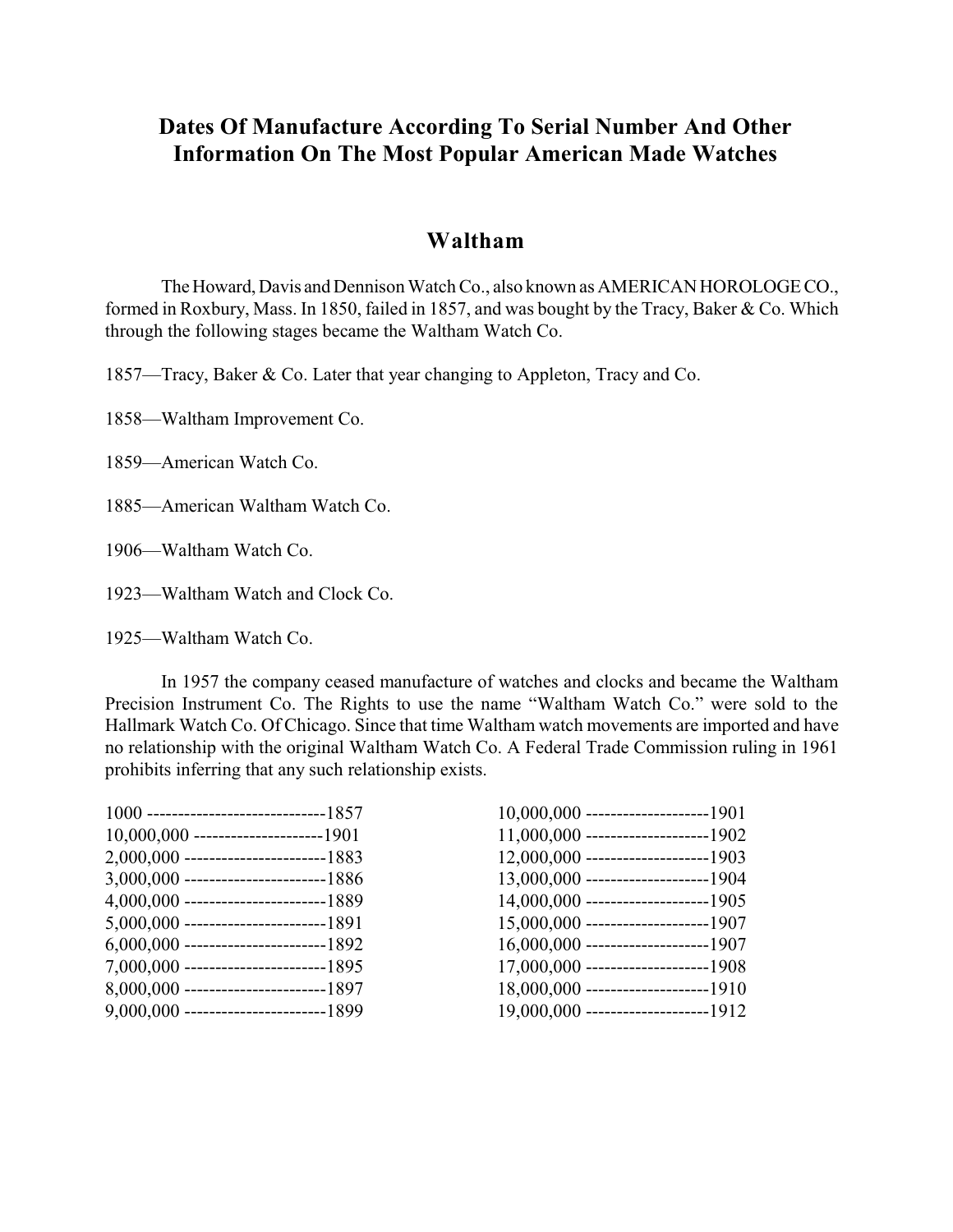| 20,000,000 ------------------------1914    | 28,000,000 ---------------------1934    |
|--------------------------------------------|-----------------------------------------|
| $21,000,000$ -------------------------1917 | 29,000,000 ---------------------1936    |
| $22,000,000$ -------------------------1917 | $30,000,000$ ---------------------1939  |
| 23,000,000 --------------------------1919  | $31,000,000$ ----------------------1942 |
| 24,000,000 -------------------------1921   | $32,000,000$ ----------------------1945 |
| $25,000,000$ -------------------------1926 | $33,000,000$ ------------1948 -1956     |
| $26,000,000$ -------------------------1927 | $34,000,000$ ----------------------1956 |
| 27,000,000 -------------------------1929   | $35,000,000$ ---------------------1957  |
|                                            |                                         |

# **Elgin National Watch Co.**

The NATIONAL WATCH CO. Was organized at Elgin, Illinois in 1864. Ten years later the name was changed to the ELGIN NATIONAL WATCH CO.

|                                             | 24,000,000 ---------------------1922   |  |
|---------------------------------------------|----------------------------------------|--|
| $100,000$ ----------------------------1870  | 25,000,000 ---------------------1922   |  |
| 200,000 ----------------------------1874    | 26,000,000 ---------------------1923   |  |
| 300,000 ----------------------------1874    | 27,000,000 ---------------------1924   |  |
| 400,000 -----------------------------1875   | 28,000,000 ---------------------1925   |  |
| 500,000 -----------------------------1877   | 29,000,000 ---------------------1926   |  |
| 600,000 -----------------------------1879   | 30,000,000 ---------------------1927   |  |
| 700,000 -----------------------------1880   | $31,000,000$ ---------------------1927 |  |
| 800,000 -----------------------------1881   | $32,000,000$ ---------------------1928 |  |
| 900,000 ----------------------------1881    | 33,000,000 ---------------------1929   |  |
| $1,000,000$ --------------------------1882  | 34,000,000 ---------------------1933   |  |
| 2,000,000 ---------------------------1886   | 35,000,000 ---------------------1934   |  |
| $3,000,000$ ---------------------------1888 | $36,000,000$ ---------------------1936 |  |
| 4,000,000 ---------------------------1890   | 37,000,000 ---------------------1938   |  |
| $5,000,000$ --------------------------1893  | X38,000,000 ------------------1939     |  |
| $6,000,000$ --------------------------1895  | $C39,000,000$ ------------------1940   |  |
| 7,000,000 --------------------------1897    | E40,000,000 ------------------1941     |  |
| 8,000,000 ---------------------------1899   | Y41,000,000 ------------------1942     |  |
| $9,000,000$ --------------------------1900  | T42,000,000 ------------------1943     |  |
| $10,000,000$ -------------------------1903  | L43,000,000 -------------------1945    |  |
| $11,000,000$ -------------------------1904  | U44,000,000 ------------------1946     |  |
| $12,000,000$ -------------------------1904  | J45,000,000 --------------------1947   |  |
| 13,000,000 --------------------------1907   | $V46,000,000$ ------------------1948   |  |
| 14,000,000 -------------------------1909    | H47,000,000 ------------------1949     |  |
| $15,000,000$ --------------------------1910 | N48,000,000 ------------------1950     |  |
| $16,000,000$ -------------------------1911  | F49,000,000 -------------------1951    |  |
| 17,000,000 --------------------------1912   | S50,000,000 --------------------1951   |  |
| 18,000,000 -------------------------1914    | R51,000,000 -------------------1952    |  |
| $19,000,000$ -------------------------1916  | P52,000,000 --------------------1952   |  |
| 20,000,000 -------------------------1917    | K53,000,000 -------------------1953    |  |
| 21,000,000 -------------------------1918    |                                        |  |
| 22,000,000 ---------------------------1919  |                                        |  |
| 23,000,000 ---------------------------1920  |                                        |  |

| 24,000,000 ---------------------1922     |
|------------------------------------------|
| 25,000,000 ---------------------1922     |
| 26,000,000 ---------------------1923     |
| 27,000,000 ---------------------1924     |
| 28,000,000 ---------------------1925     |
| 29,000,000 --------------------1926      |
| 30,000,000 ---------------------1927     |
| $31,000,000$ ---------------------1927   |
| $32,000,000$ ----------------------1928  |
| $33,000,000$ ----------------------1929  |
| 34,000,000 ---------------------1933     |
| 35,000,000 --------------------1934      |
| $36,000,000$ -----------------------1936 |
| $37,000,000$ ---------------------1938   |
| X38,000,000 ------------------1939       |
| $C39,000,000$ ------------------1940     |
| E40,000,000 ------------------1941       |
| $Y41,000,000$ -------------------1942    |
| T42,000,000 ------------------1943       |
| L43,000,000 ------------------1945       |
| U44,000,000 ------------------1946       |
| J45,000,000 -------------------1947      |
| $V46,000,000$ -------------------1948    |
| H47,000,000 ------------------1949       |
| N48,000,000 ------------------1950       |
| F49,000,000 -------------------1951      |
| S50,000,000 -------------------1951      |
| R51,000,000 -------------------1952      |
| P52,000,000 --------------------1952     |
| K53,000,000 -------------------1953      |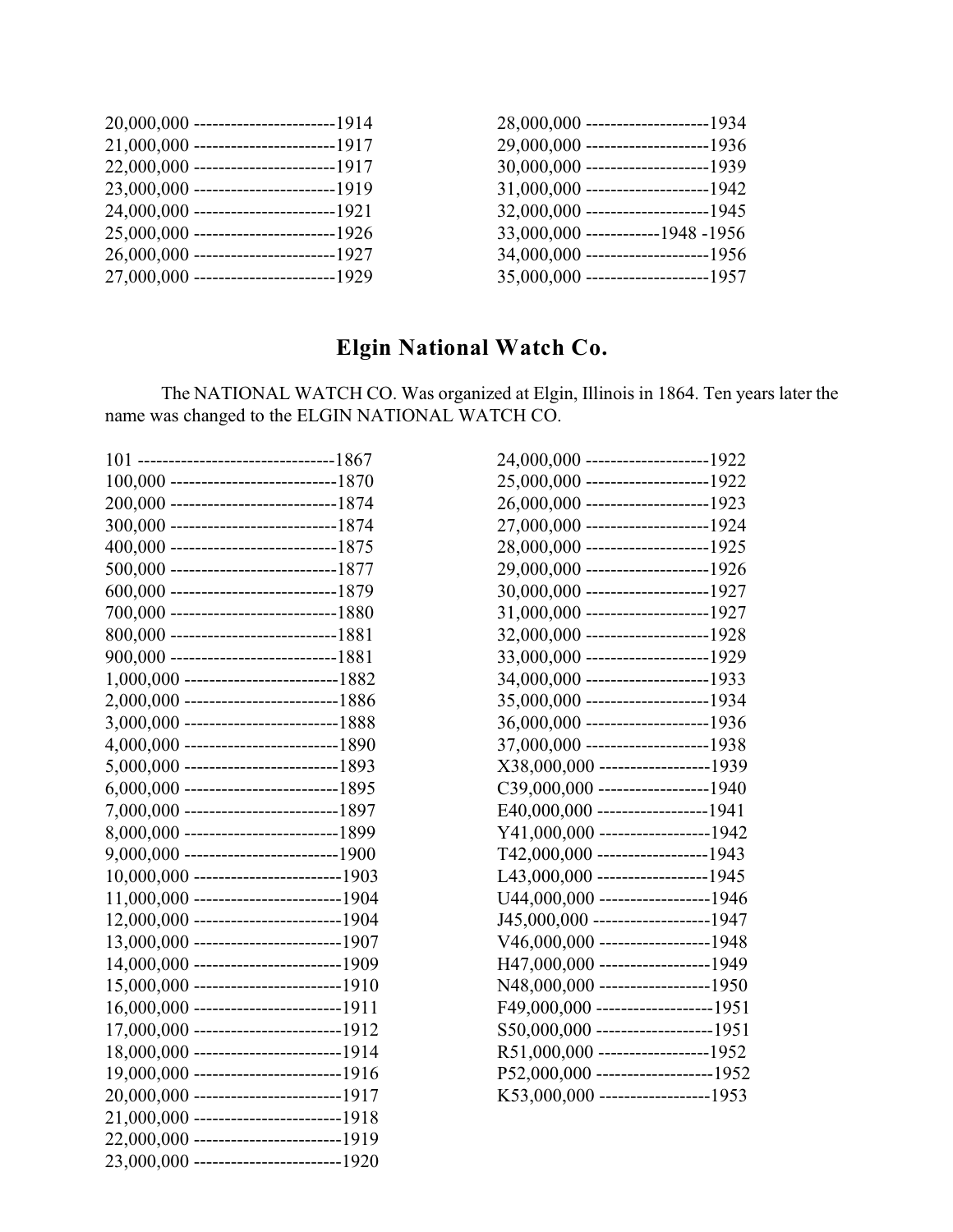# **Hampden and Dueber-Hampden**

The HAMPDEN WATCH CO. resulted from a combination of the Hampden Watch Co. which made movements and the Dueber Case Co. Originally from Massachusetts they moved to Canton, Ohio, where they built a large factory in 1888. Until 1927 they produced nearly five million watches. The factory went into receivership in 1930 and was sold to Russia.

Swiss watches bearing the name "Hampden" are distributed by the Hampton Watch Co. of Chicago who acquired the right to use the name in 1939 but have no other relationship to the old company.

No serial number list is available for Hampden watches. Watches bearing the following names are also Hampden watches.

> General Stark Railway Champion Stark New Railway Champion Four Hundred John C. Dueber John Hancock

Molly Stark Dueber Watch Co. Diadem William McKinley Dueber Grand Special Railway

#### **Howard**

The HOWARD, DAVIS & Dennison Co. also known as AMERICAN HOROLOGE CO. began manufacturing watches at Roxbury, Mass. in 1850. The company failed in 1857 and was sold. E. Howard formed a new company in 1857 making watches of excellent quality. In 1903 the rights to use the "Howard" name was sold to the Keystone Watch Case Co. of Philadelphia.

| $20,000$ -------------------1859 | 980,000 --------------------1909  |  |
|----------------------------------|-----------------------------------|--|
| $44,000$ ------------------1860  | $1,000,000$ -----------------1912 |  |
| $200,000$ -----------------1870  | $1,285,000$ -----------------1915 |  |
| $550,000$ ------------------1880 | $1,340,000$ -----------------1917 |  |
| $700,000$ -----------------1890  | $1,400,000$ -----------------1921 |  |
| $850,000$ -----------------1900  | $1,500,000$ -----------------1930 |  |

| 20,000 -------------------1859   | $980,000$ --------------------1909 |  |
|----------------------------------|------------------------------------|--|
| 44,000 -------------------1860   | $1,000,000$ -----------------1912  |  |
| 200,000 ------------------1870   | $1,285,000$ -----------------1915  |  |
| $550,000$ -----------------1880  | $1,340,000$ -----------------1917  |  |
| 700,000 -----------------1890    | $1,400,000$ -----------------1921  |  |
| $850,000$ ------------------1900 | $1,500,000$ -----------------1930  |  |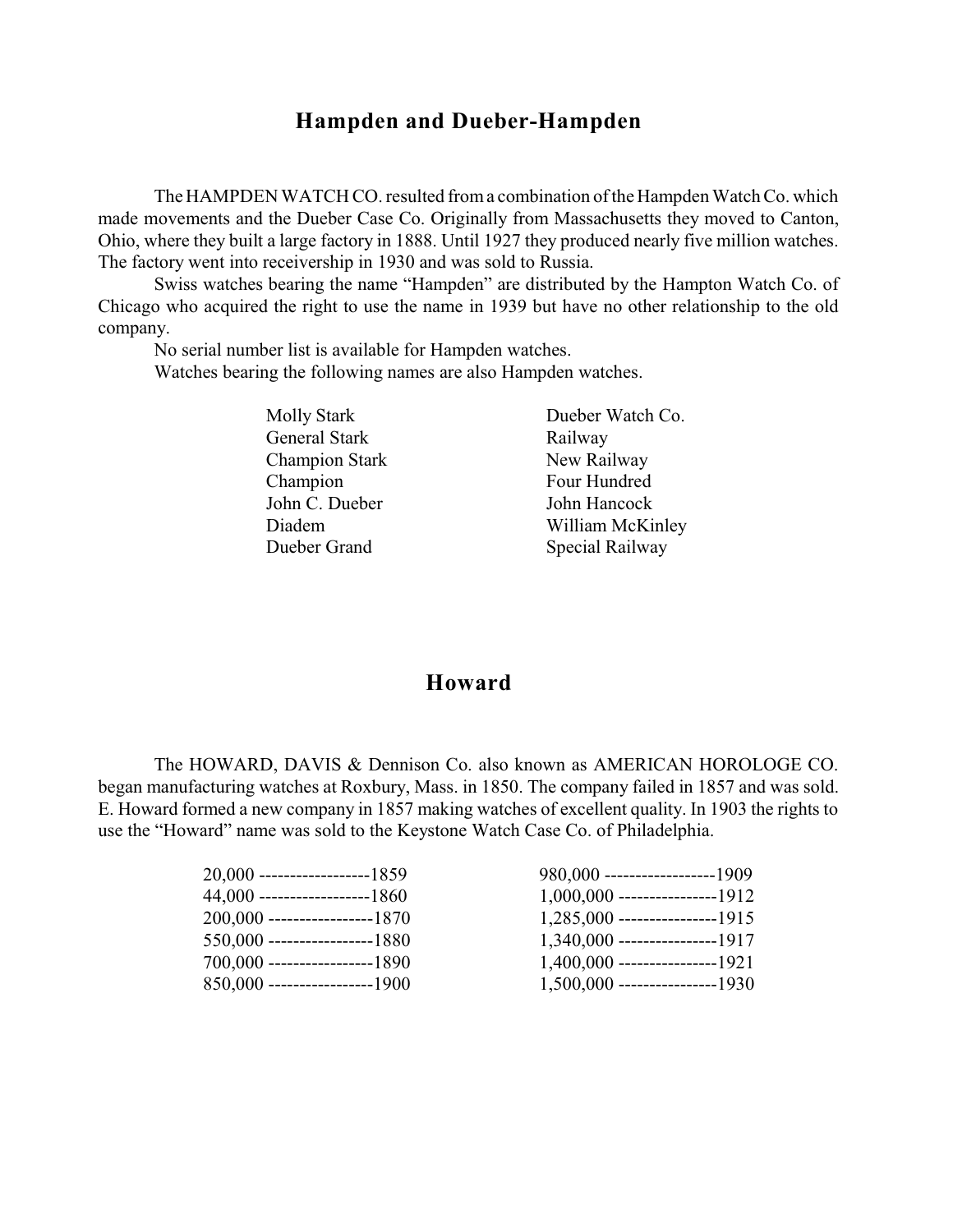## **Ball Railroad Watches**

Most BALL watches were made by the Hamilton, Waltham, Elgin and Illinois companies. Therefore there are duplicating series of numbers.

|  | $60,701$ to $420,000$ ----------1900 | $803,000$ ----------------1931 |
|--|--------------------------------------|--------------------------------|
|  | 202,001 to 462,000---------1905      | $641,000$ ----------------1935 |
|  | $216,000$ to $600,000$ --------1910  | 647,000 ----------------1938   |
|  | 250,000 to 603,000 --------1915      | $650,000$ ---------------1939  |
|  | 260,000 to 810,000 --------1920      | $651,000$ ----------------1940 |
|  | 270,000 to 610,000 --------1925      | $652,000$ ----------------1941 |
|  | 637,000 to 801,000 --------1930      | $654,000$ ----------------1942 |
|  |                                      |                                |

| $803,000$ ---------------1931  |
|--------------------------------|
| 641,000 ----------------1935   |
| 647,000 ----------------1938   |
| 650,000 ----------------1939   |
| $651,000$ ----------------1940 |
| $652,000$ ---------------1941  |
| 654,000 ----------------1942   |

# **Illinois**

Illinois watches were made in Springfield, Illinois from 1869 until 1930 when the company was sold to the Hamilton Watch Co. In recent years the Hamilton Watch Co. Used the name "Illinois" on some of their imported watches.

| $1,800,000$ -----------------1905 |
|-----------------------------------|
| $3,000,000$ -----------------1910 |
| $4,500,000$ -----------------1921 |
| $5,345,000$ -----------------1930 |
| $5,650,000$ -----------------1940 |
|                                   |

# **Hamilton**

Hamilton Watch Co. began producing watches in 1892 and are still in business at Lancaster, Pennsylvania.

| $16,000$ ------------------1894 |
|---------------------------------|
| $95,000$ ----------------1895   |
| 195,000 ---------------1896     |
| $1,000,000$ -------------1900   |
| $1,125,000$ -------------1905   |
| $1,250,000$ -------------1910   |
| $1,450,000$ -------------1915   |
| $1,850,000$ -------------1921   |
| 2,250,000 --------------1925    |

| $16,000$ ----------------1894 |                                     |
|-------------------------------|-------------------------------------|
| $95,000$ ----------------1895 | $2,600,000$ -----------------1935   |
| $195,000$ ---------------1896 | $3,278,000$ ------------------1938  |
| $1,000,000$ -------------1900 | $4,200,000$ ------------------1939  |
| $1,125,000$ -------------1905 | $E107,000$ -------------------1940  |
| $1,250,000$ -------------1910 | $C1,500$ ----------------------1941 |
| $1,450,000$ -------------1915 | $C2,100$ ----------------------1941 |
| $1,850,000$ -------------1921 | $0337,000$ -------------------1946  |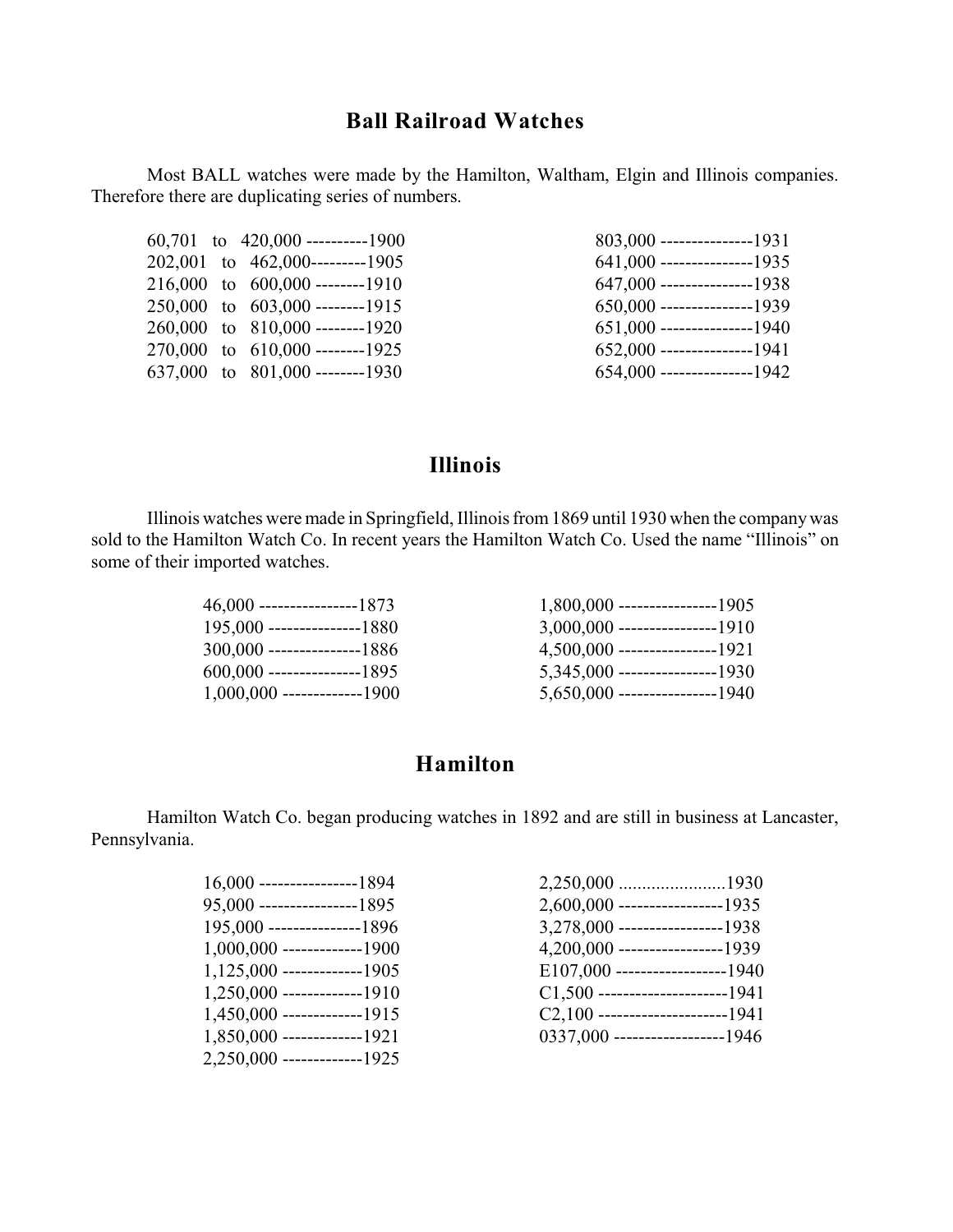#### **Columbus Watch Co.**

The Columbus Watch Co. was founded in Columbus, Ohio in 1883 and was sold to the South Bend Watch Co. In 1903.

| $90,000$ -----------------1883  | 200,000 ---------------------1895 |  |
|---------------------------------|-----------------------------------|--|
| $121,000$ -----------------1885 |                                   |  |
| $174,000$ -----------------1890 | 236,000 ---------------------1903 |  |

# **Rockford Watch Co.**

Rockford watches were made in Rockford, Illinois from 1873 to 1915.

| $1,763$ ---------------------1873 | $550,000$ --------------------1904  |
|-----------------------------------|-------------------------------------|
| 247,000 -----------------1885     | $690,000$ --------------------1908  |
| 305,000 ------------------1895    | 849,000 ---------------------1912   |
| 414,000 -----------------1900     | $936,000$ ---------------------1912 |

# **Seth Thomas**

This was a division of the Seth Thomas Clock Co. which produced watches from 1883 until 1915.

| $8,000$ ---------------------1886 | $817,000$ ----------------------1906   |  |
|-----------------------------------|----------------------------------------|--|
| 204,000 ------------------1893    | $1,325,000$ ----------------------1910 |  |
| $300,000$ -----------------1900   | $3,500,000$ ---------------------1914  |  |

#### **New York Standard**

The New York Standard Co. began in 1885 at Jersey City, N.J. Sold to the Keystone Case Company in 1903 but produced watches until 1925.

These names appeared on the watches: Crown, Columbia, Dan Patch, Excelsior, New Era, Ideal, Higrade, Regent, Wilminton, Perfection

No serial number lists are available for these watches.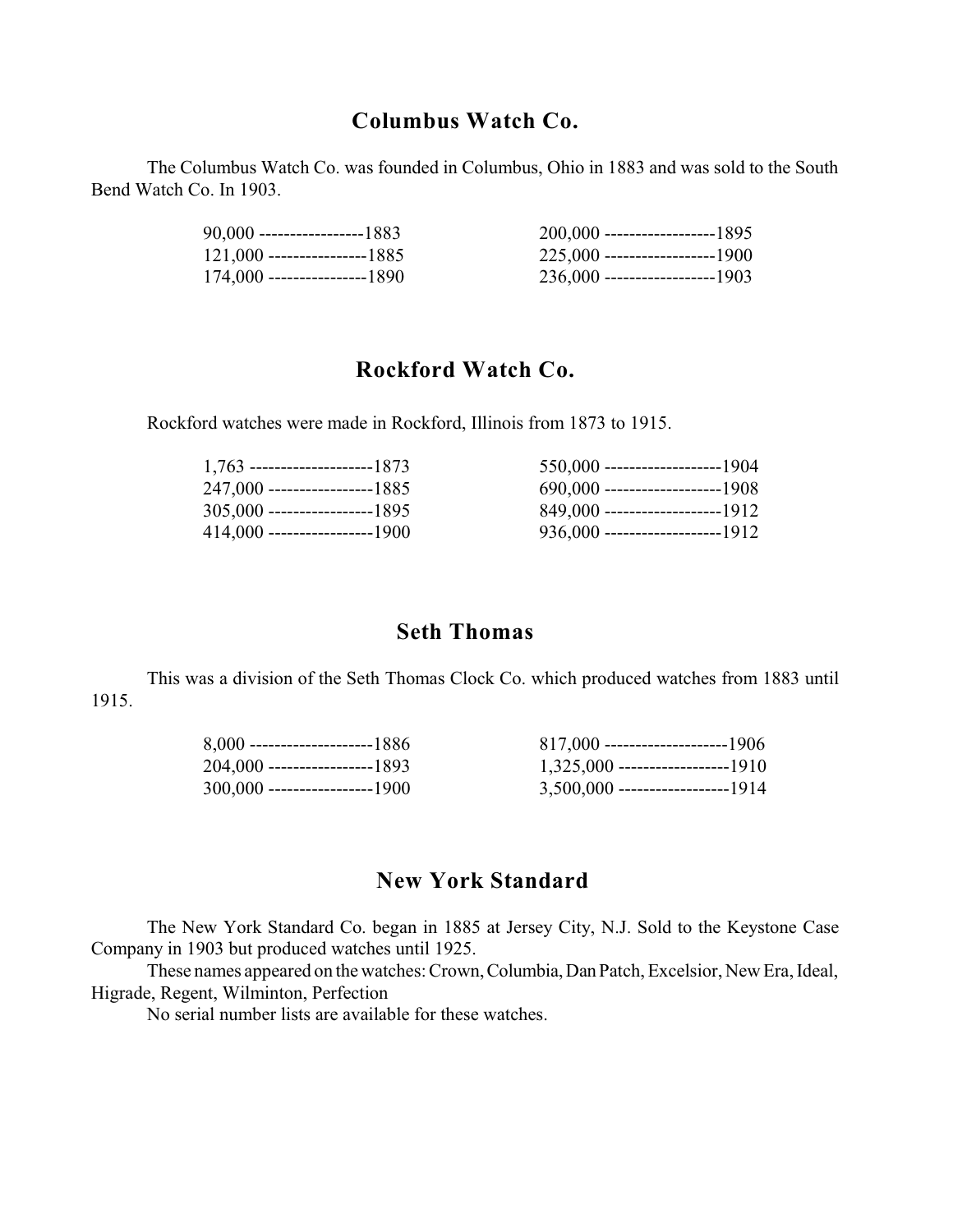#### **American Names on Imported Watches**

Prior to 1871 the United States was flooded with European made watches which were given American sounding names. Many came from companies in England using movements made in Switzerland. In 1871 Congress passed a law requiring all watches to be marked with country of origin. Some of the most popular names used on these imported watches were:

> BRISTOL WATCH CO., BRISTOL, CONN. EAGLE WATCH CO. EXCELSIOR MARION WATCH CO. OHIO WATCH CO. PENNSYLVANIA PHILADELPHIA WATCH CO. ROXBURY WATCH CO. UNION WATCH CO. WALLINGFORD WATCH CO.

# **Names Appearing on American Made Watches Identified with Manufacturer**

This list will not include the many small jewelers who had their name printed on watches for sale by their individual store.

A.R. Wallace — United States Co. Elderon — Lancaster Co. Allis — Illinois Co. **Equity — Waltham Co.** American Watch Co. — Waltham Co. <br>
Excelsior — New York Standard Co. Appleton, Tracy & Co. — Waltham Co. F. A. Kimball — Otay Co. Arlington — Illinois Co. Four Hundred — Hampden Co. Albert Clark — New York Co.<br>
B.W. Raymond — Elgin Co. Francis Ruby — Elgin Co.  $B.W.$  Raymond — Elgin Co. Bunn — Illinois Co. G. A. Reid — United States Co. C. M. Cody — Cornell Co. G. M. Wheeler — Elgin Co. C. T. Bowman — Cornell Co. Gail Borden — Elgin Co. Champion — Hampden Co.<br>
Charles Fargo — Elgin Co.<br>
George F. Root — Cornell Co. Charles Knapp — United States Co. George W. Waite — Cornell Co. Columbia— New York Standard Co. Golden Gate — Otay Co. Dexter Street — Elgin Co. H. H. Taylor — Elgin Co. Diadem — Hampden Co. **H. Z. Culvert — Elgin Co.** Dueber — Hampden Co. **H. G. Norton — New York Co.** E. S. Williams — Cornell Co. Hi-Grade — New York Standard Co. Edwin Rollo — United States Co. Home Watch Co. - Amer. (Waltham) Co.

Boston — Howard Co. Frederick Atherton — United States Co. George F. Root — Cornell Co.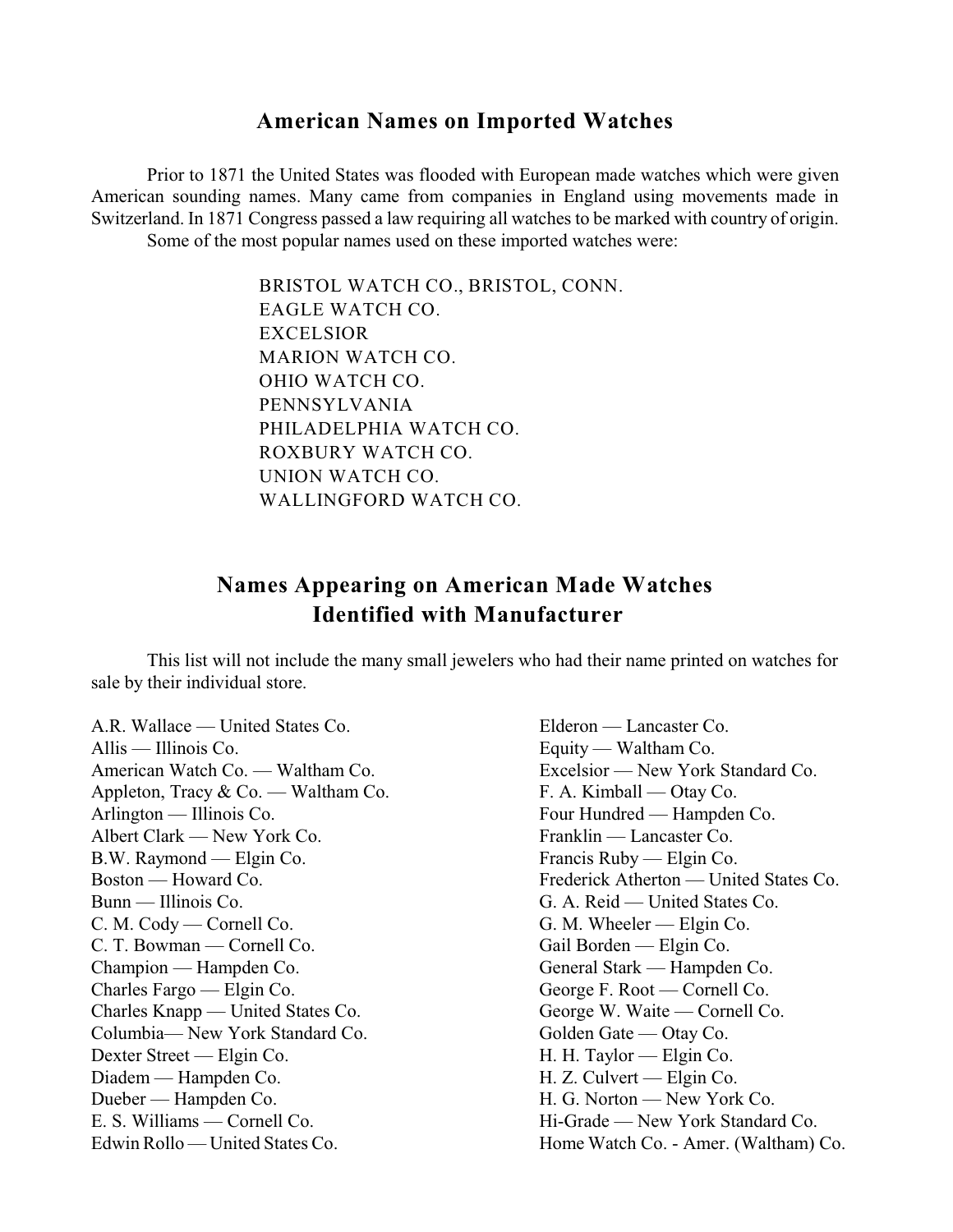Homer Foot — New York Co.  $\qquad N_0.5$  — New York Watch Co. Ideal — New York Standard Co.  $Overland Mail - Otay Co.$ J. A. Briggs — New York Co. P. H. Wheeler — Otay Co. J.T. Ryerson — Elgin Co. Paul Cornell — Cornell Co. J. V. Farwell — Elgin Co. <br>
John Dueber — Hampden Co. Railway — Hampden Co. John Dueber — Hampden Co. John Evans — Cornell Co. Record — Lancaster Co. John L. King — New York Co. Regent — New York Standard John Lewis — United States Co. Sam Beard — United States Co. John Hancock — Hampden Sears Roebuck Watch — Illinois Co. M. D. Ogden — Elgin Co. Springfield — New York Watch Co. Mary Stuart — Illinois Co. Standard — Lancaster Mat Laflin — Elgin Co. State Street — Hampden Melrose — Lancaster Stuart — Illinois Co. Miller — Illinois Co. Sun Dial — Elgin Co. Molly Stark — Hampden The Fellows — Newark Co. National — Elgin Co. West End — Lancaster Co. Native Son — Otay Co. Wm. H. Hibbard — Cornell New Era — New York Standard Co. Wm. Perry — Elgin Co. New Railway — Hampden Co. William McKinley — Hampden Co.

J. W. Deacon — United States Co. Perfection — New York Standard Co. Keystone — Lancaster Co. Special Railway — New York Standard New Era — Lancaster Co. Wilmington — New York Standard Co.

# **Chronological Listing of American Watch Factories**

- 1838 James and Harry Pitkin, Hartford, Conn.
- 1840 Jacob Custer, Norristown, Pa.
- 1850 American Horologe Co., Roxbury, Mass. (Became Waltham and Howard)
- 1857 E. Howard Co., Roxbury, Mass.
- 1859 Nashua Watch Co., Nashua, N. H.
- 1863 Newark Watch Co., Newark, N. J.
- 1864 United States Watch Co., Marion, N. J.
- 1864 National Watch Co. (Elgin), Elgin, Ill.
- 1864 Tremont Watch Co., Boston, Mass.
- 1867 Mozart Watch Co., Ann Arbor, Mich.
- 1869 Illinois Springfield Watch Co., Springfield, Ill.
- 1870 Cornell Watch Co., Chicago, Ill.
- 1871 Rock Island Watch Co., Chicago, Ill.
- 1872 Washington Watch Co., Washington, D.C.
- 1874 Rockford Watch Co., Rockford, Ill.
- 1874 Adams & Perry Watch Mfg. Co., Lancaster, Pa.
- 1874 Freeport Watch Manufacturing Co., Freeport, Ill.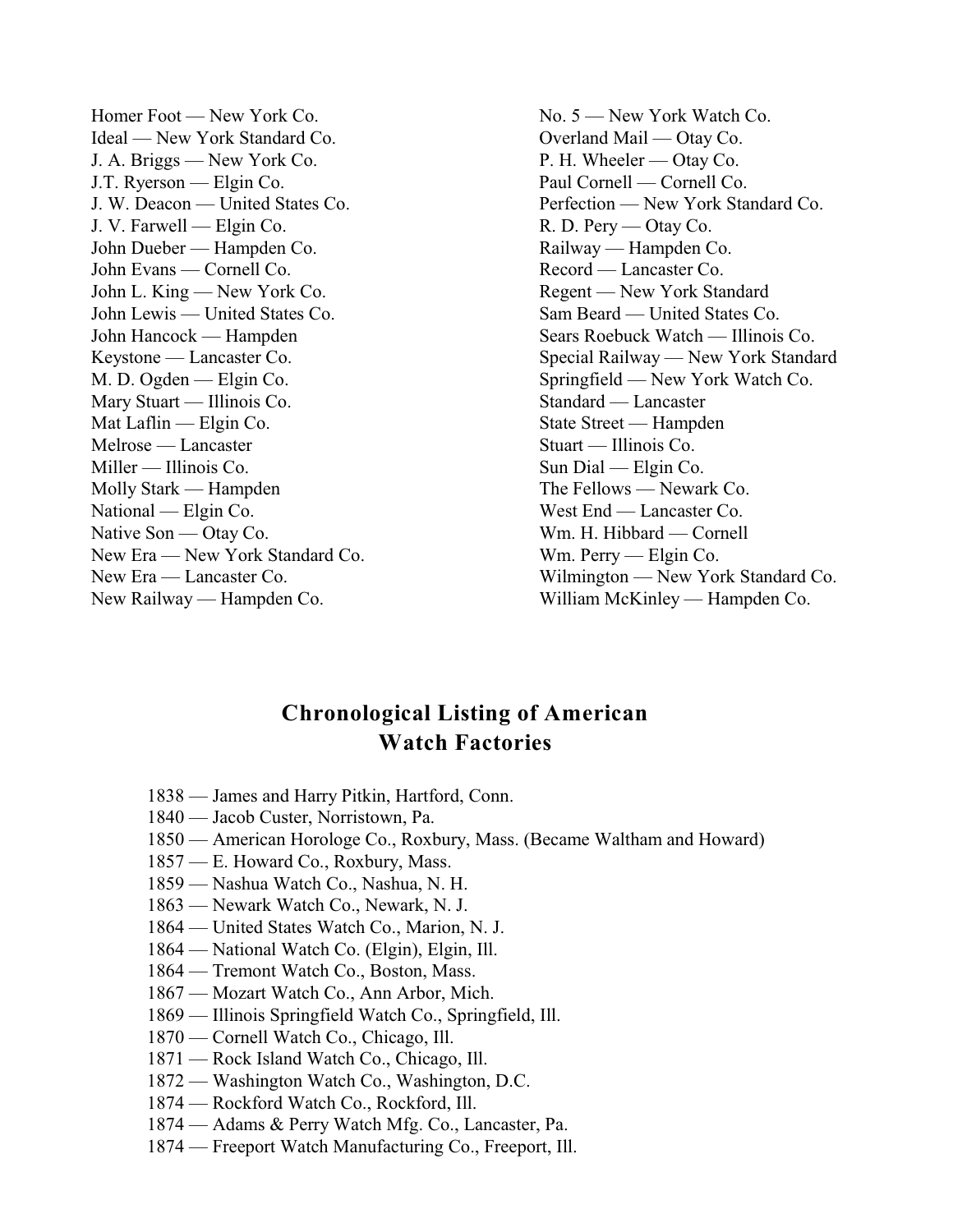- 1875 Bulova Watch Co., New York, N. Y.
- 1875 Fitchburg Watch Co., Fitchburg, Mass.
- 1877 Hampden Watch Co., Springfield, Mass.
- 1879 Auburndale Watch Co., Auburndale, Mass.
- 1880 Independent Watch Co., Fredonia, N. Y.
- 1880 E. Ingraham Co., Bristol, Conn.
- 1880 Waterbury Watch Co., Waterbury, Conn.
- 1880 Western Watch Co., Chicago, Ill.
- 1882 Columbus Watch Co., Columbus, Ohio.
- 1882 J. P. Steves Watch Co., Atlanta, Georgia.
- 1883 New Haven Watch Co., New Haven, Conn.
- 1883 Manhattan Watch Co., New York, N. Y.
- 1883 Chesire Watch Co., Cheshire, Conn.
- 1883 Aurora Watch Co., Aurora, Ill.
- 1884 Seth Thomas Watch Co., Thomaston, Conn.
- 1884 United States Watch Co., Waltham, Mass.
- 1885 New York Standard Watch Co., Jersey City, N. J.
- 1885 Peoria Watch Co., Peoria, Ill.
- 1887 Wichita Watch Co., Wichita, Kansas.
- 1890 Gruen, Sons and Co., Lancaster, Pa.
- 1892 Hamilton Watch Co., Lancaster, Pa.
- 1908 Robert Ingersoll & Bros. Watch Co.

# **Alphabetic List of American Watches, Watchmakers and Companies With Location, Dates of Operation and Other Information**

ADAMS & PERRY WATCH MFG. CO., Lancaster, Pa., 1874 (See LANCASTER) ADAMS, NATHAN, Boston, About 1800 ALDEN, Made by Ingersoll at New England Watch Co., AMERICAN HOROLOGE CO., Roxbury, Mass., 1853 (See HOWARD and WALTHAM) AMERICAN WATCH CO., (See WALTHAM) APPLETON, TRACY & CO. (See WALTHAM) AUBURNDALE WATCH CO., Auburndale, Mass., 1879-1883 AURORA WATCH CO., Auora, Ill, 1883-1892 (Sold to HAMILTON) BALL RAILROAD WATCHES, Made by Waltham, Hamilton, Elgin and Illinois. See serial number section. BENRUS WATCH CO., New York and Waterbury, Conn. (See WATERBURY) BILLON,C., Philadelphia, about 1776. BOND, WILLIAM, Boston, about 1800. BONNAUD, Philadelphia, about 1779. BOSTON WATCH CO., 1850-1854 (See HOWARD) BOWMAN, EZRA, Lancaster, Pa., 1877. Sold to J. P. Stevens, Atlanta, Ga. 1882.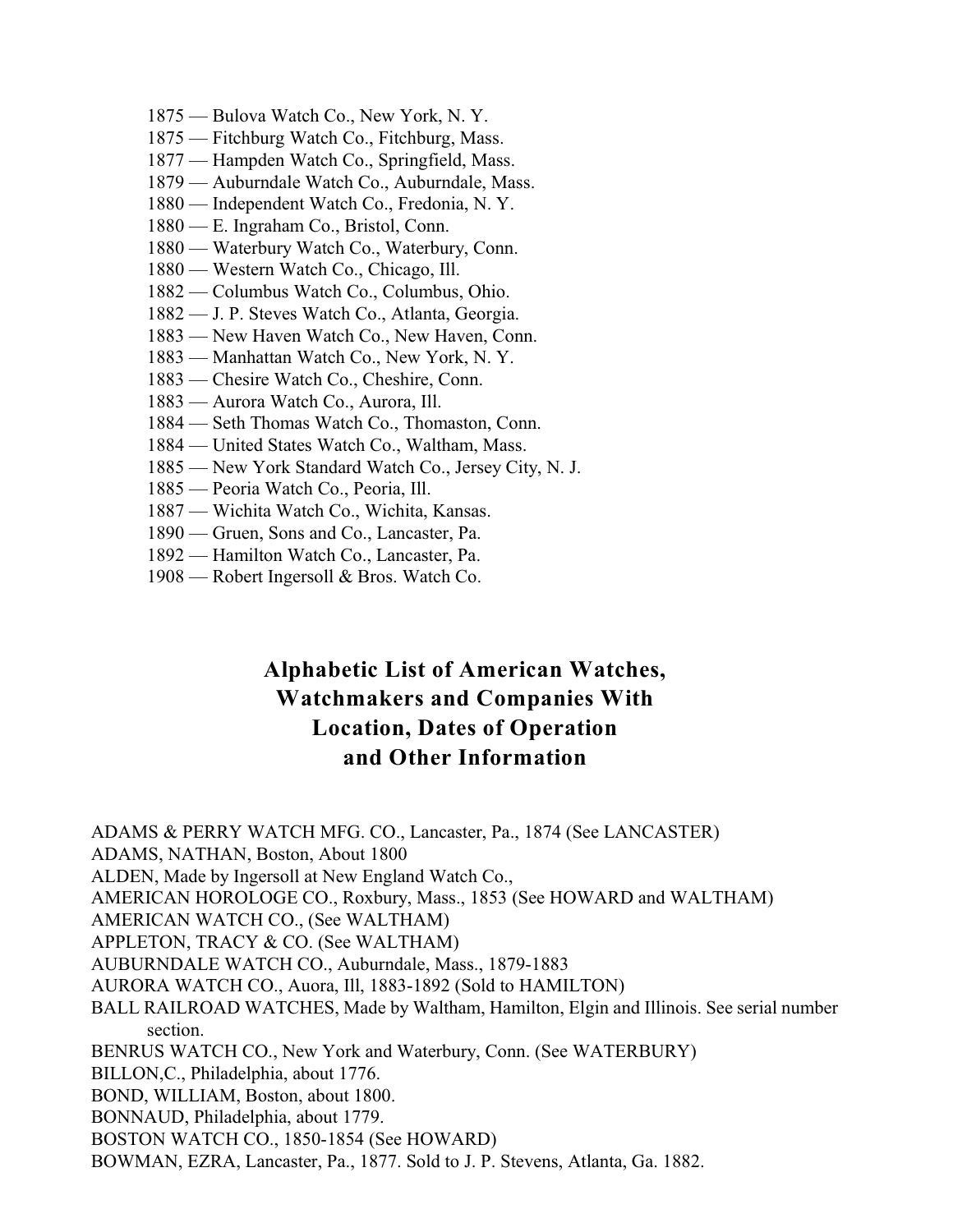- BRASIER, AMABLE, Philadelphia, 1795
- BULOVA WATCH CO., New York, N. Y.
- BUNN SPECIAL, Made by Illinois Watch Co.
- CALIFORNIA WATCH CO., San Francisco. 1878 (See CORNELL) Sold to FREDONIA 1878.
- CAMPBELL, CHARLES, Philadelphia, about 1796.
- CARVER, JACOB, Philadelphia, about 1788.
- CENTRAL (See BENRUS)
- CHICAGO WATCH CO., Chicago, Ill., about 1898.
- CHESHIRE WATCH CO., Cheshire, Conn., 1884-1893
- COLUMBUS WATCH CO., Columbus, Ohio, 1882-1903. Sold to SOUTH BEND (See serial number section)
- CORNELL WATCH CO., CHICAGO, 1870. Moved to San Francisco 1874. Became CALIFORNIA WATCH CO.
- CROWN, Made by NEW YORK STANDARD WATCH CO.
- CURTIS, SOLOMON, Philadelphia, 1793
- CUSTER, JACOB, Norristown, Pa., 1840-1845
- DEUBER-HAMPDEN WATCH CO., Canton, Ohio, 1888-1919 (See HAMPDEN)
- DOWNS, ANSON & EPHRIAM, Bristol, CONN., about 1830.
- DUDLEY, Lancaster, Pa., About 1923. Masonic watch made with Hamilton Material.
- DUNHEIM, ANDREW, New York, 1775.
- DUTCH, STEPHEN, Boston, 1800
- EBERMAN, JOHN, Lancaster, Pa., about 1790.
- ELGIN NATIONAL WATCH CO., Elgin, Ill., 1864 to date. (See Serial Number Section)
- ELSWORTH, DAVID, Baltimore, Md., about 1790
- EMPIRE WATCH CO., New York, about 1773
- EVANS, DAVID, Baltimore, Md., about 1773
- FITCHBURG WATCH CO., Fitchburg, Mass., 1875-1878
- FREDONIA WATCH CO., Fredonia, N. Y., 1877. Moved to Peoria, Ill., 1890.
- FREEPORT WATCH CO., Freeport, Ill., 1874. Burned, 1875.
- GALBRATH, PATRICK, Philadelphia, about 1795
- GLADIATOR WATCH. Made by HAMPDEN.
- GOODING, HENRY, Boston, about 1810.
- GOODARD, LUTHER, Shrewburg, Mass., 1809-1815.
- GRUEN WATCH CO., Cincinnati, Ohio, 1890-
- HAMILTON WATCH CO., Lancaster, Pa., 1892 to date. (See serial number section)
- HAMPDEN WATCH CO., Springfield, Mass (See serial number section)
- HOWARD Watch Co., 1857-1930. (See serial number section)
- ILLINOIS WATCH CO., Springfield, Ill., 1870-1930. (See serial number section)
- INDEPENDENT WATCH CO., Fredonia, N.Y., about 1877. Become FREDONIA WATCH CO.
- INGERSOLL, DANIEL G., Boston, about 1800.
- INGERSOLL, R. H. 7 BRO., Waterbury, Conn. New York and Trenton, N. J., 1892-1925. Sold to Waterbury Clock Co.
- INGRAHAM CO., Bristol, Conn., 1880
- INTERNATIONAL WATCH CO., Jersey City, N.J., 1905.
	- Made Pin-lever pocket watches.
- IVES, CHAUNCEY AND JOSEPH, Bristol, Conn., about 1825
- JACOT, CHARLES A., New York, 1850
- KANKAKEE WATCH CO., Kankakee, Ill., 1901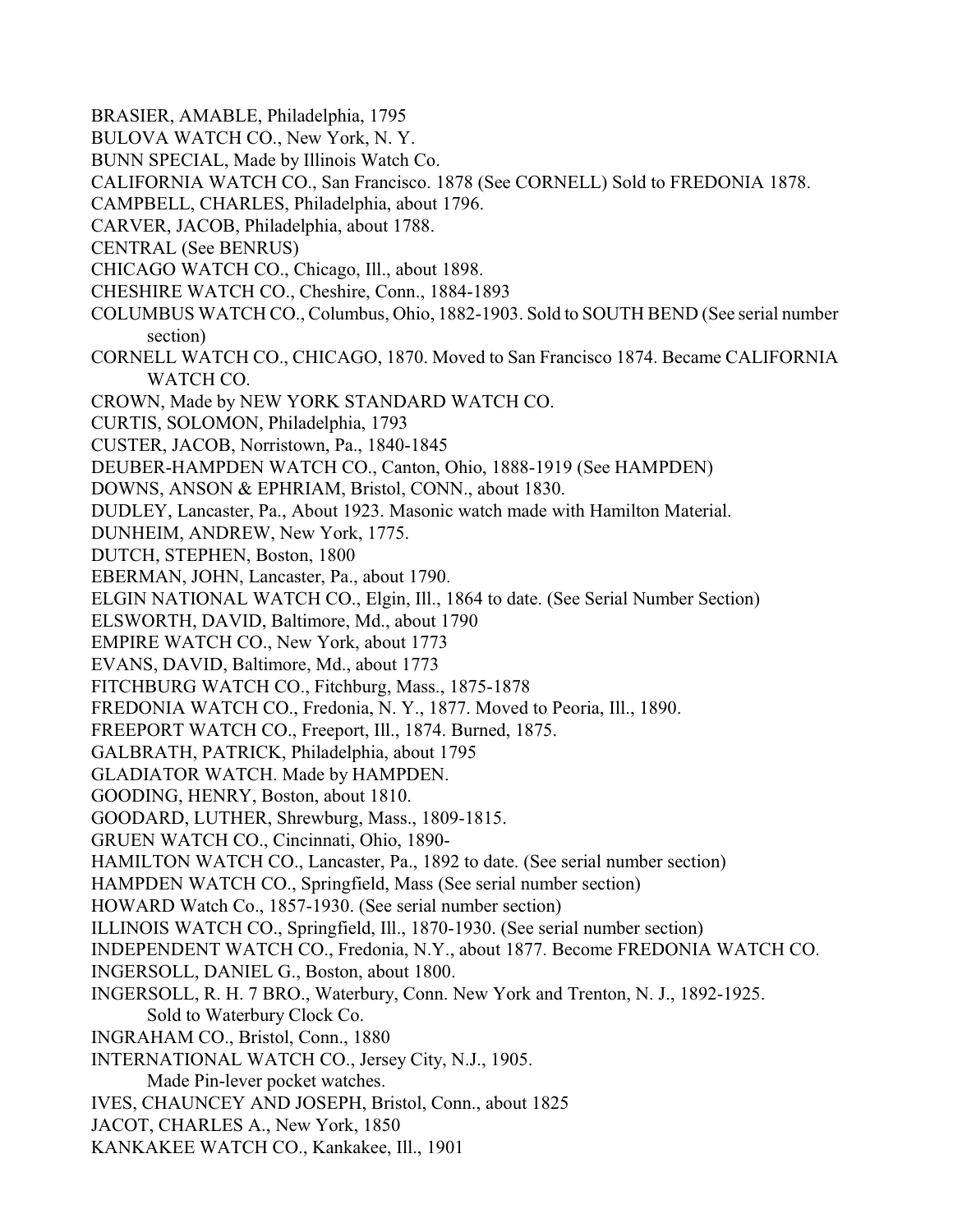KEYSTONE, Made by LANCASTER

- KEYSTONE, Made by NEW YORK STANDARD
- LANCASTER WATCH CO., Lancaster, Pa., 1877. Successor to ADAMS AND PERRY. Made watches with names; Franklin, Keystone Standard, Lancaster, Melrose, New Era, Record and West end. Sold to HAMILTON.
- LEVENWORTH, MARK & WILLIAM, Waterbury, Conn., about 1810-1820.
- MANHATTAN WATCH CO., New York, about 1883. Failed soon after opening.
- MANROSS, ELISHA, Bristol, Conn., about 1830.
- MARION WATCH CO., Marion, N.J., 1863-1875. (See UNITED STATES WATCH CO.)
- MELROSE WATCH CO., Melrose, Mass., 1866-1868. Sold to England.
- MOZART WATCH CO., Providence, R.I., 1864. Ann Arbor, Mich., 1867 1871. Sold to ROCK ISLAND WATCH CO.
- MT.VERNON WATCH CO., 11 Prospect Ave., Mt. Vernon, N. Y.
- MULLIKEN, NATHANIEL, Lexington, Mass., 1751 1767
- MUNROE & WHITNEY, Concord, Mass., 1820
- NASHUA WATCH CO., Nashua, N.H., 1859. Sold to AMERICAN WATCH CO. (WALTHAM) 1862
- NATIONAL WATCH CO. See ELGIN
- NEWARK WATCH CO., Newark, N.J., 1863. Sold to CORNELL WATCH CO., 1870
- NEW ENGLAND WATCH CO., Waterbury, Conn. (See WATERBURY)
- NEW ERA, See LANCASTER and NEW YORK STANDARD
- NEW HAVEN CO., New Haven, Conn., 1883. Became TRENTON WATCH CO., 1886 TRENTON WATCH CO., 1886. Sold to Robert Ingersoll 1897.
- NEW YORK CHRONOGRAPH WATCH CO. Made by MANHATTAN WATCH CO. About 1883.
- NEW YORK STANDARD WATCH CO., Jersey City, N.J., 1885-1925. See serial number section.
- NEW YORK WATCH CO., New York, 1866. Springfield, Mass., 1870. 1877, sold to Hampden.
- NON-MAGNETIC WATCH CO. Made by PEORIA WATCH CO.
- O'HARA, CHARLES, Philadelphia, 1799.
- OLIVER, GRIFFITH, Philadelphia, 1786.
- OTAY WATCH CO., Otay, Calif., 1889-1890. Sold to a Japanese Watch Co., 1894.
- PALMER, JOHN, Philadelphia, 1795.
- PARK, SETH, Park Town, Pa., 1790.
- PATTON, ABRAHAM, Philadelphia, 1799.
- PEORIA WATCH CO, Peoria, Ill., 1855-1890. Formerly FREDONIA WATCH CO.
- PITKIN, H. & J., Hartford, Conn., 1838-1841. First machine made watch with interchangeable parts.
- POTTER WATCH CO., New York, 1855-1861.
- PROCTOR, WILLIAM, New York, 1737-1760.
- QUIMBY, PHINIAS & WILLIAM, Belfast, Maine, 1825-1835.
- REILY, JOHN, Philadelphia, 1788.
- ROCKFORD WATCH CO., Rockford, Ill., 1873-1915. See serial number section.
- ROCK ISLAND WATCH CO., Rock Island, Ill., 1871. Sold to FREEPORT WATCH CO.
- SAXTON & LUKENS, Philadelphia, 1828-1840.
- SCHRINER, MARTIN, Lancaster, Pa., 1790-1830.
- SHELL WATCH. 1939. Made by Girard-Perregaux for a Shell Oil Co. Promotion.
- SETH THOMAS WATCH, Thomaston, Conn,. 1883-1914. See serial number section.
- SOUTH BEND WATCH CO., South Bend, Indiana, 1902-1933. See serial number section.
- SPRINGFIELD. See ILLINOIS
- STANDARD. See NEW YORK STANDARD
- STEIN, ABRAHAM, Philadelphia, 1799.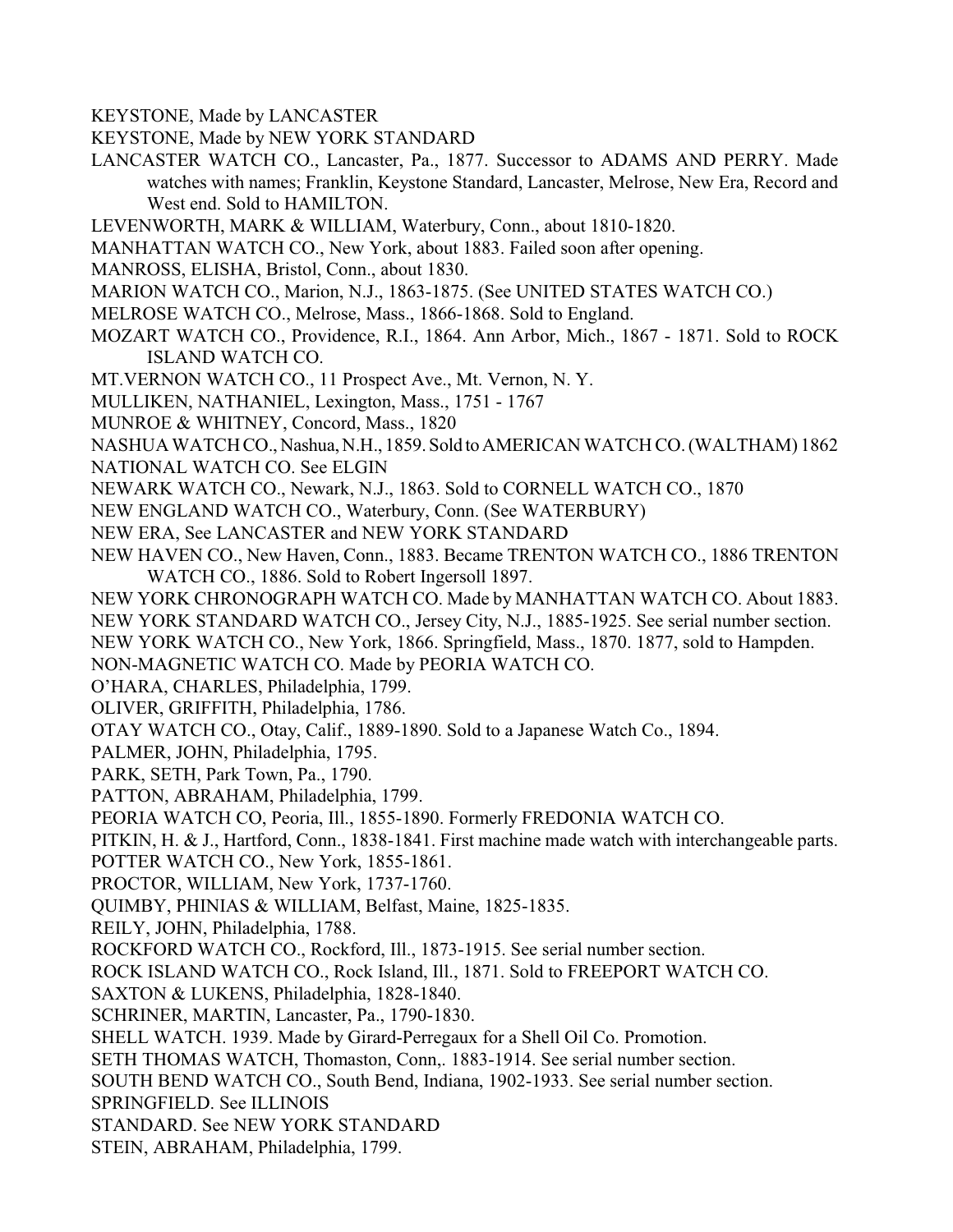STEVENS, J.P., Atlanta, Ga., 1882-1887.

STEVER AND BRYAND, Whigville, Conn., 1830.

STUDEBAKER WATCH CO., 1916. Made by the SOUTH BEND WATCH CO.

SUFFOLK WATCH CO., New York, 1901. Made by the U.S. Watch CO.

SUN DIAL WATCH. Made by ELGIN NATIONAL WATCH CO. 1898.

TREMONT WATCH CO., Boston, Mass., 1864.j Became the MELROSE WATCH CO., 1866.

TRENTON WATCH CO., Trenton, N.J., 1885-1908. Sold to R.H. Ingersoll & Bro., 1908. See NEW HAVEN.

U.S. WATCH CO., Waltham, Mass., 1884-1888. Sold to Keystone Case Co.

- UNITED STATES WATCH CO., Marion, N.J., 1864-1873. Became MARION WATCH CO.
- WALTHAM WATCH CO., Waltham Mass., 1850-1957. See serial number section.
- WASHINGTON WATCH CO., Washington, D.C., 1872. Used ILLINOIS parts. Failed in 1874.
- WATERBURY WATCH CO., Waterbury, Conn., 1880-1893. Became NEW ENGLAND WATCH CO., 1898-1914. Sold to Robert Ingersoll & Bro., 1914-1922. INGERSOLL-ALDEN Model became BENRUS-CENTRAL.
- WESTERN WATCH CO., Chicago, 1880. Sold to ILLINOIS WATCH CO.

WICHITA WATCH CO., Wichita, Kansas, 1887.

*Where dates of manufacture are given they should be accepted as APPROXIMATE since watches were not always released for sale in the exact order of their numbers.*

# **PATENT ISSUE DATES ACCORDING TO PATENT SERIAL NUMBER**

#### **YEAR PATENT NUMBER**

| 1836 July 13 |       |
|--------------|-------|
| 1837         | 110   |
| 1838         | 516   |
| 1839         | 1,061 |
| 1840         | 1,465 |
| 1841         | 1,923 |
| 1842         | 2,413 |
| 1843         | 2,901 |
| 1844         | 3,395 |
| 1845         | 3,873 |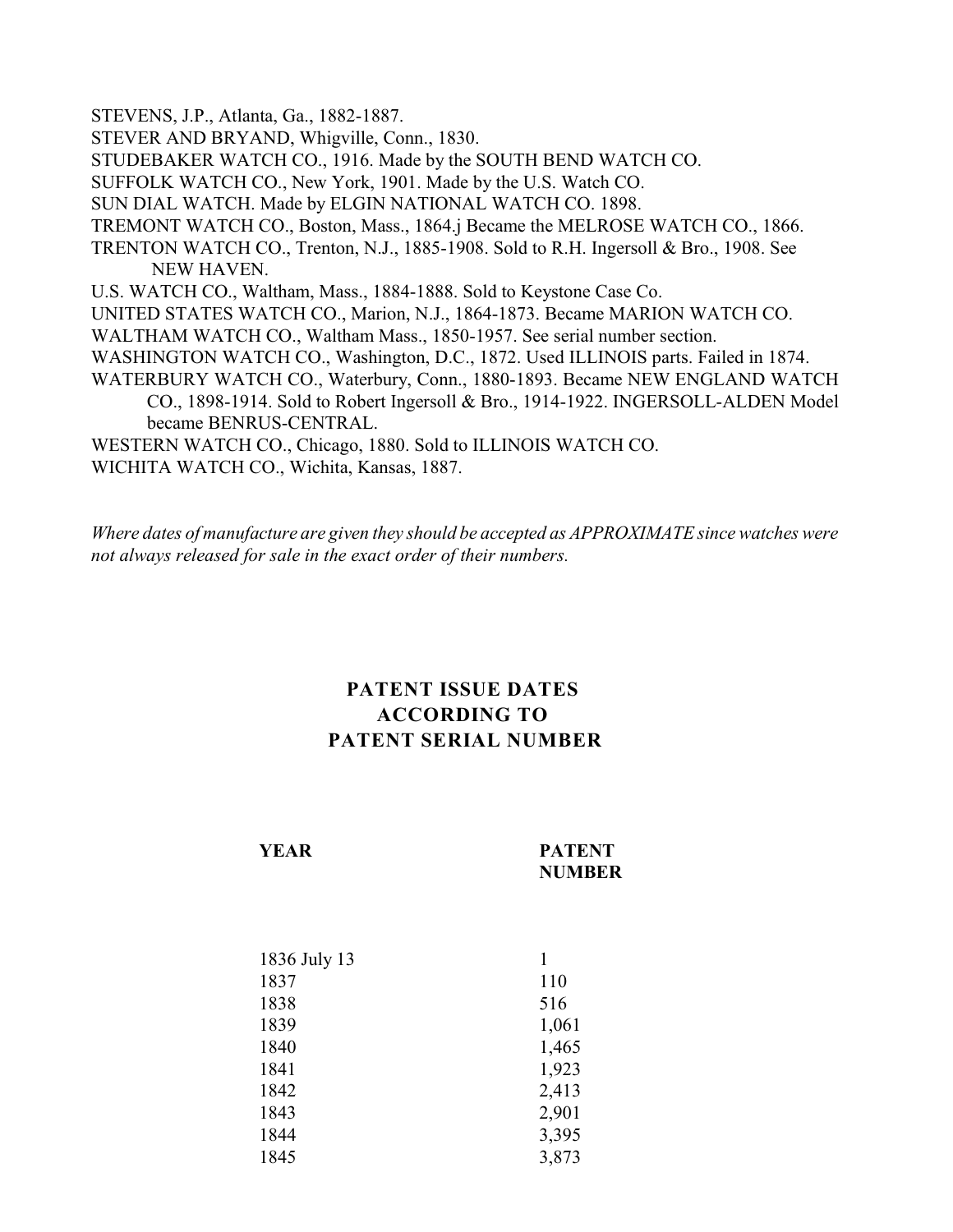| 1846 | 4,348   |
|------|---------|
| 1847 | 4,914   |
| 1848 | 5,409   |
| 1849 | 5,993   |
| 1850 | 6,981   |
| 1851 | 7,865   |
| 1852 | 8,622   |
| 1853 | 9,512   |
| 1854 | 10,358  |
| 1855 | 12,117  |
| 1856 | 14,009  |
| 1857 | 16,324  |
| 1858 | 19,010  |
| 1859 | 22,477  |
| 1860 | 26,642  |
| 1861 | 31,005  |
| 1862 | 34,045  |
| 1863 | 37,266  |
| 1864 | 41,047  |
| 1865 | 45,685  |
| 1866 | 51,784  |
| 1867 | 72,959  |
| 1868 | 85,503  |
| 1870 | 98,460  |
| 1871 | 110,617 |
| 1872 | 122,304 |
| 1873 | 134,504 |
| 1874 | 146,120 |
| 1875 | 158,350 |
| 1876 | 171,641 |
| 1877 | 185,813 |
| 1878 | 198,733 |
| 1879 | 211,078 |
| 1880 | 223,211 |
| 1881 | 236,137 |
| 1882 | 251,685 |
| 1883 | 269,820 |
| 1884 | 291,016 |
| 1885 | 310,163 |
| 1886 | 333,494 |
| 1887 | 355,291 |
| 1888 | 375,720 |
| 1889 | 395,305 |
| 1890 | 418,665 |
| 1891 | 443,987 |
| 1892 | 466,315 |
| 1893 | 488,976 |
| 1894 | 511,744 |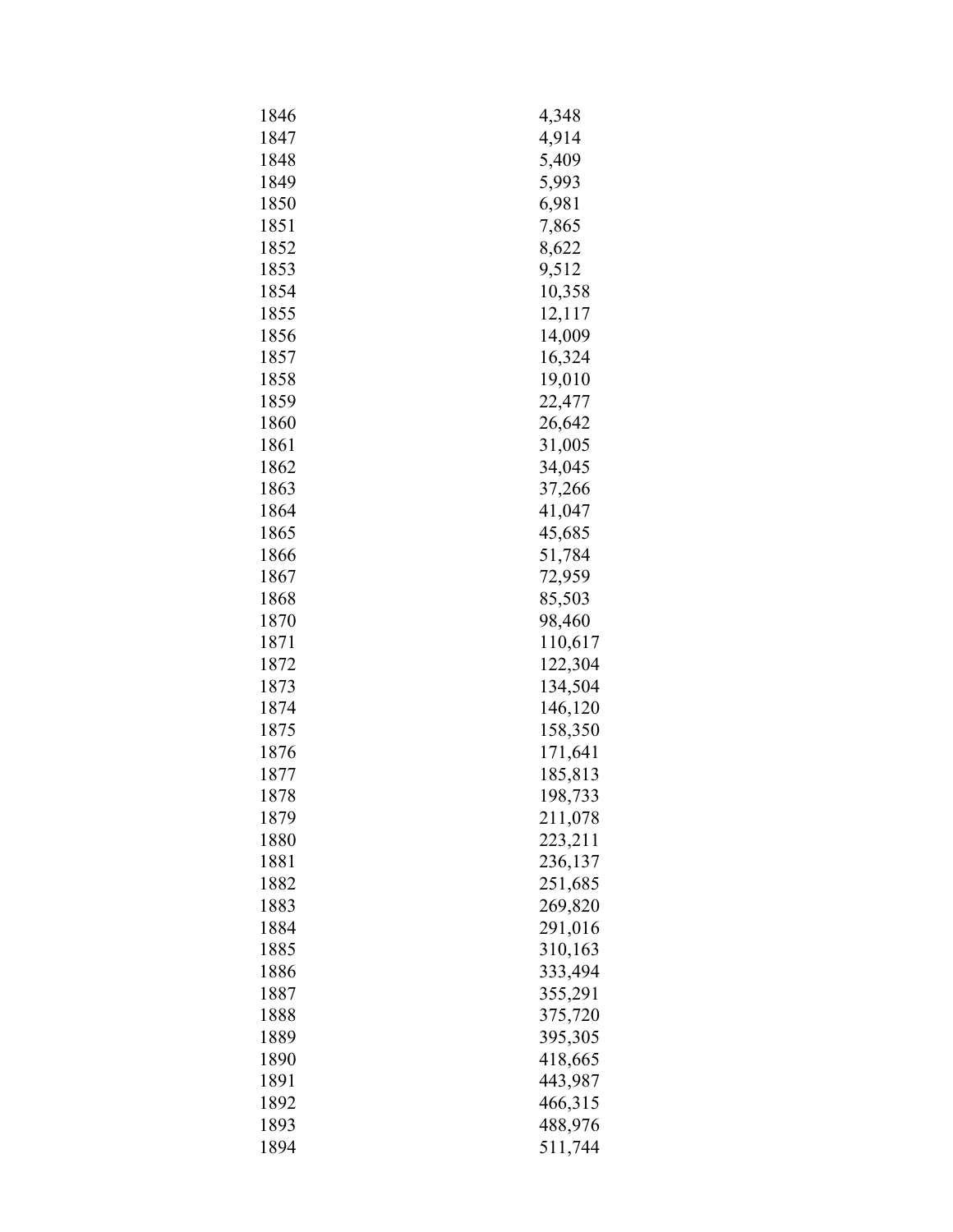| 1895 | 531,619   |
|------|-----------|
| 1896 | 552,502   |
| 1897 | 574,369   |
| 1898 | 596,467   |
| 1899 | 616,871   |
| 1900 | 640,167   |
| 1901 | 664,827   |
| 1902 | 690,385   |
| 1903 | 717,521   |
| 1904 | 748,567   |
| 1905 | 778,834   |
| 1906 | 808,618   |
| 1907 | 839,799   |
| 1908 | 875,679   |
| 1909 | 908,436   |
| 1910 | 945,010   |
| 1911 | 980,178   |
| 1912 | 1,013,095 |
| 1913 | 1,049,326 |
| 1914 | 1,083,267 |
| 1915 | 1,123,212 |
| 1916 | 1,166,419 |
| 1917 | 1,210,389 |
| 1918 | 1,251,458 |
| 1919 | 1,290,027 |
| 1920 | 1,326,899 |
| 1921 | 1,364,063 |
| 1922 | 1,401,948 |
| 1923 | 1,440,362 |
| 1924 | 1,478,996 |
| 1925 | 1,521,590 |
| 1926 | 1,568,040 |
| 1927 | 1,612,790 |
| 1928 | 1,654,521 |
| 1929 | 1,696,897 |
| 1930 | 1,742,181 |
| 1931 | 1,787,424 |
| 1932 | 1,839,190 |
| 1933 | 1,892,663 |
| 1934 | 1,944,449 |
| 1935 | 1,985,878 |
| 1936 | 2,026,510 |
| 1937 | 2,066,309 |
| 1938 | 2,101,004 |
| 1939 | 2,142,080 |
| 1940 | 2,185,170 |
| 1941 | 2,227,418 |
| 1942 | 2,268,540 |